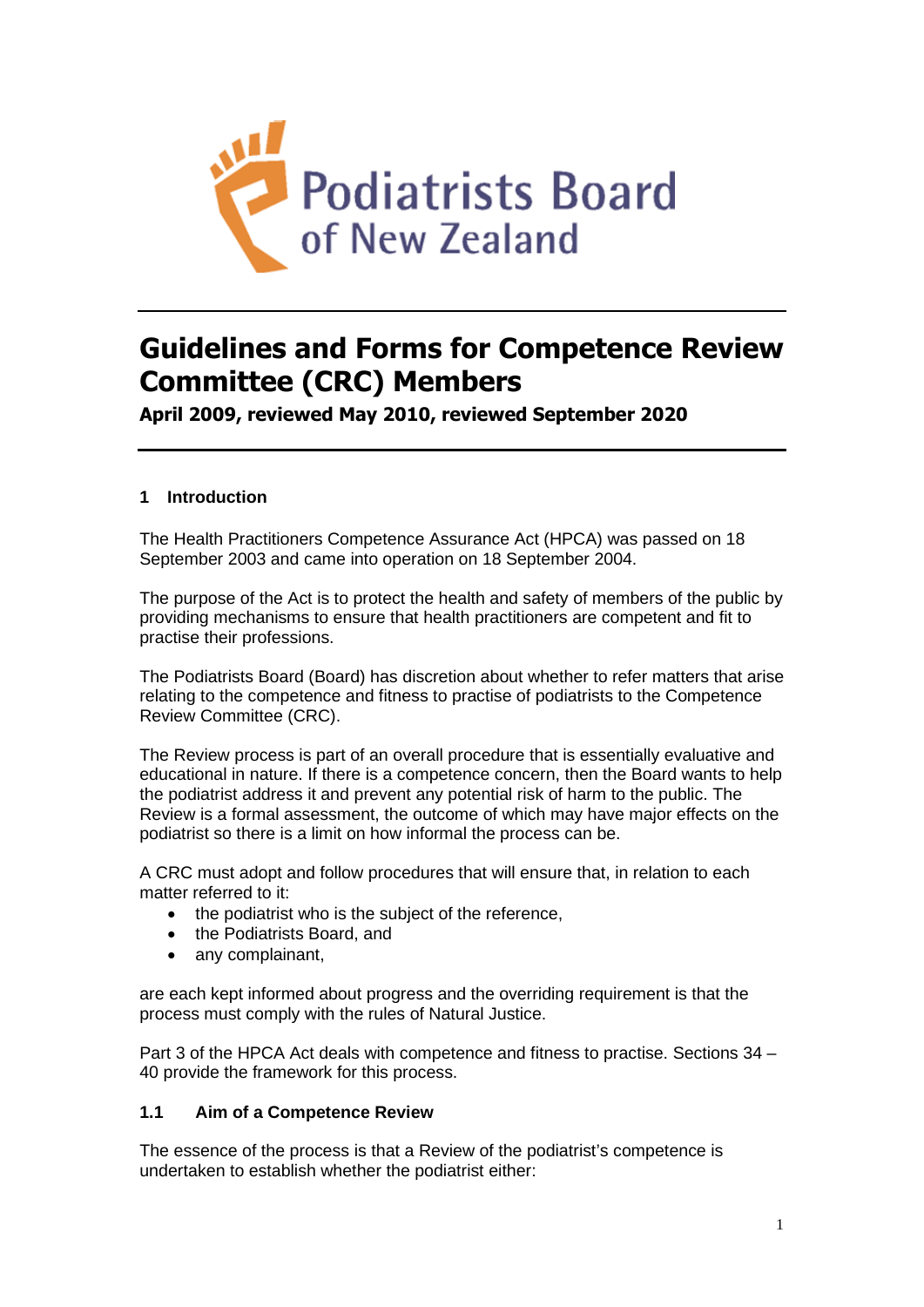- **A.** meets the required standard of competence for a registered Podiatrist, or
- **B**. does not meet the required standard of competence for a registered Podiatrist.

If, after considering the Competence Review Committee's report and recommendations, the Board has reason to believe the competence of the podiatrist is deficient, then the Board will make one or more of the following orders:

- That the podiatrist undergoes a competence programme.
- That one or more conditions be placed on the podiatrists' scope of practice.
- That the podiatrist sits a specified examination or assessment.
- That the podiatrist is counselled or assisted by one or more nominated persons.

As the process, at the minimum, is likely to inconvenience the podiatrist, and at most may lead to a podiatrist's suspension from practice, it is important that an equitable, lawful, and consistent process is followed in every case.

These Guidelines have been written to assist those people appointed to a CRC. They should always be read in conjunction with the relevant sections of the Act. Clarification should be sought from the Board Registrar.

#### **2 Competence Review Committees – Appointment and Responsibilities**

#### **2.1 Membership of a CRC**

The Board may appoint 1 of the members of each CRC to act as Chair at the meetings of the CRC. This is a leadership and liaison role and will ensure that the Registrar has an 'official' point of contact for the committee.

#### **2.2 Members must declare any conflicts of interest**

Before appointment to a CRC, potential members will be advised of the identity of the podiatrist to enable them to declare any conflict of interest before appointment.

A conflict of interest arises when a person has:

- A direct financial interest in the outcome of any decision the CRC may reach
- A relationship with either the podiatrist or the complainant
- Any personal prejudice towards the podiatrist or the complainant
- Already provided advice or received information about the matter
- Pre-determined the matter.

The podiatric community in New Zealand is relatively small and a situation is likely to arise where a CRC member knows either the podiatrist or the complainant. This does not necessarily mean that there is a conflict of interest, but if the member has been in a close personal or working relationship with either party. he or she must consider declaring a conflict of interest.

#### **2.3 Members' responsibilities**

Members should be familiar with relevant HPCA Act provisions and other legislation such as the Privacy Act and the Code of Health and Disability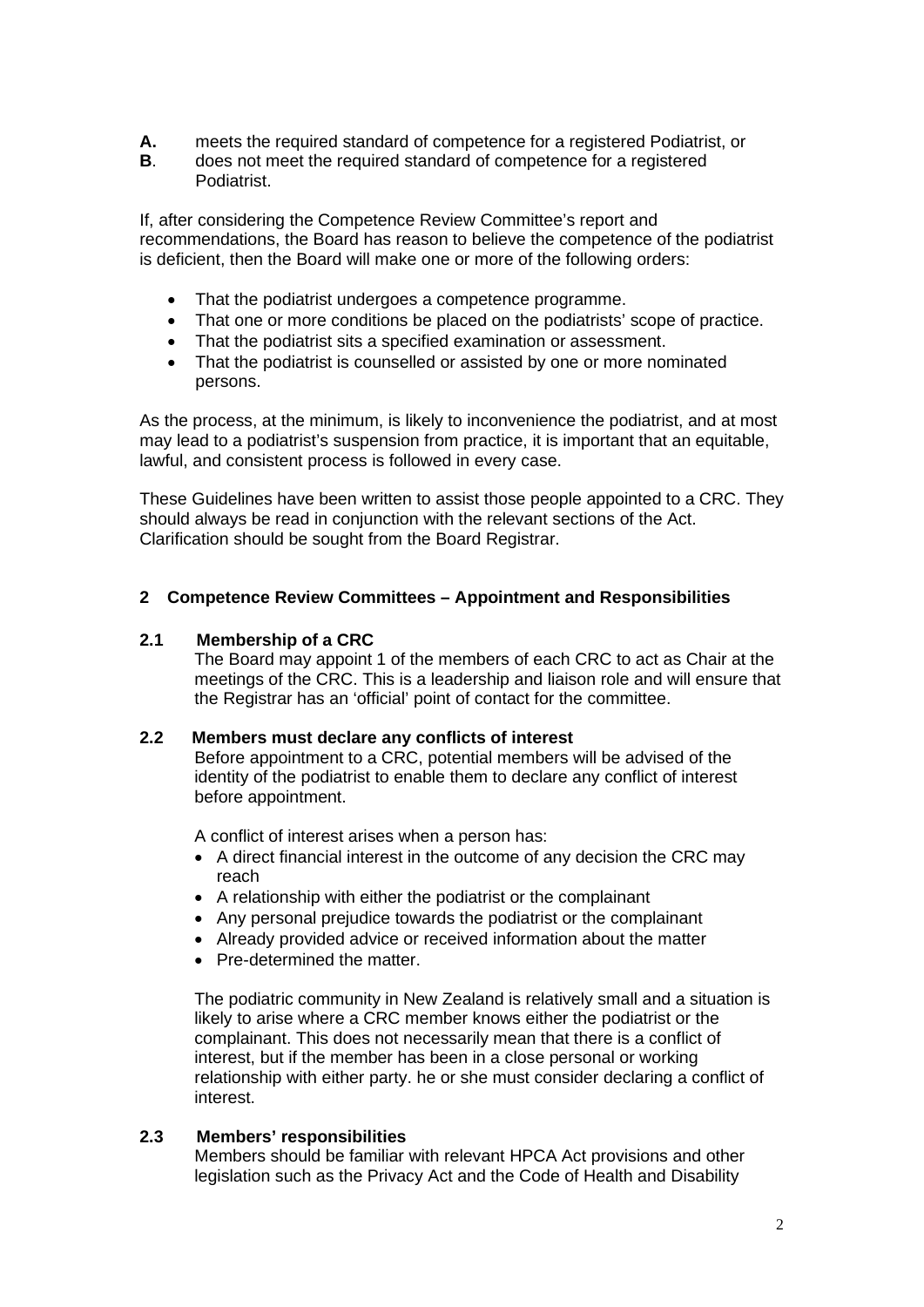Services Consumers' Rights. They should also have a good working knowledge of the minimum competency standards for practice in the scope of practice as a podiatrist, together with the Code of Practice and the Code of Ethics for podiatrists.

They must approach each case with an open mind and **always** act fairly, legally, and impartially.

## **Confidentiality**

Members must maintain confidentiality and are asked to sign a declaration to this effect. When members obtain information solely as a result of investigations under the HPCA Act they must not disclose that information to another person or keep a record of the information unless it is for the purposes of the CRC investigation or determination. Section 83 of the Act requires this.

## **Exclusion of liability**

Members are excluded from criminal or civil liability for their work as CRC members so long as they act in good faith and with reasonable care. Refer Section 119 of the Act.

# **2.4 Further members' responsibilities**

The CRC may regulate its procedure as it thinks fit but must:

- Ensure that the podiatrist and the Board are kept informed of progress, **and**
- Comply with other provisions of the HPCA Act and to any regulations made under the Act, and the rules of natural justice.

# **2.5 Natural Justice**

All procedures are subject to the rules of natural justice.

The fundamental principles of natural justice are:

- That the person who is the subiect of the investigation is given sufficient details of the case to be answered
- That the parties have sufficient time to prepare their case
- That the parties be given adequate time and opportunity to be heard; **and**
- That the decision-maker(s) are impartial.

The principle of impartiality requires that you should:

- Have no prior knowledge of the facts such as would affect decision making.
- Ensure you do not demonstrate bias through the manner or type of questions
- Not attempt to explain the reason for your question or attempt to justify it as this can open you to criticism for appearing to hold a particular view
- Listen to both sides.
- Give all parties an adequate opportunity to present their case.
- Not discuss the circumstances of the case in public (i.e., lifts and corridors etc.) or with anyone other than your fellow CRC members.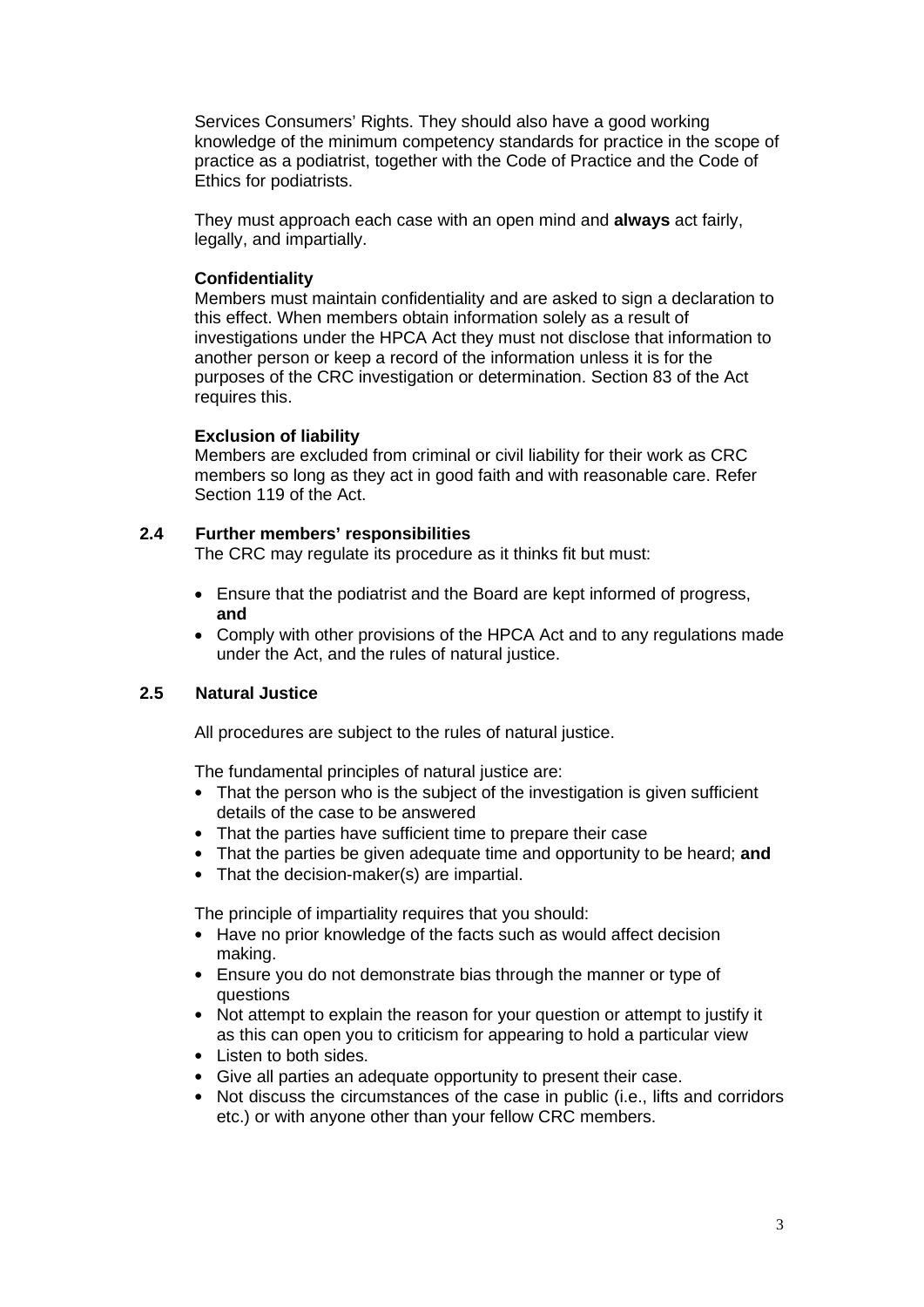# **2.6 Good decision-making processes**

Natural justice is one component of the wider concept that decision-makers should use fair and legal processes in reaching decisions.

For a good decision-making process, a CRC should ensure that it has:

- Acted within the scope of its power
- Identified the parties who may be adversely affected by the decision and given them an opportunity to make submissions
- Adhered to the principles of natural justice
- Taken account of all relevant matters and not taken account of irrelevant matters
- Not been motivated by an improper purpose (an 'improper purpose' is where the decision-maker makes a decision that is outside the purpose or spirit of the Act that confers the power to make a decision)
- Not been influenced by a factual error
- Not applied a pre-determined policy without regard to the merits of the case under consideration
- Not acted under direction of a third party
- Been unbiased
- Acted fairly and reasonably.

**Note:** Although a CRC is not bound by its earlier decisions, or the decisions of other CRCs, it is generally desirable that there is some consistency of decisions between cases with similar fact situations.

## **2.7 Layperson (if appointed)**

The layperson has a distinctive role on the CRC. The layperson is not an advocate for the complainant in the same way that podiatrists on the CRC are not there to defend the practitioner. The registered podiatrists appointed to the CRC will have opinions about practice issues before the CRC and should discuss them freely with the layperson. The layperson will be able to present his/her consumer perspective on the matter or matters before the CRC.

## **2.8 Role of the Chair**

The Chair's role is critical to the functioning of the CRC. He or she is responsible for ensuring that the CRC undertakes its responsibilities under the HPCA Act in a fair and efficient manner, and that its work is completed as soon as practicable.

The Chair has the following additional responsibilities:

## **Planning**

- **1. Convening a face-to-face meeting or teleconference of the Committee** It is recommended that this be done within two weeks of the CRC membership being confirmed by the Registrar. It is advisable to plan for a meeting that is long enough to permit:
	- A thorough review of the Guidelines.
	- Preliminary discussion on the matter before the CRC; and
	- Development of a plan for how the CRC is going to approach its task (this should be written up with proposed tasks and timeframes).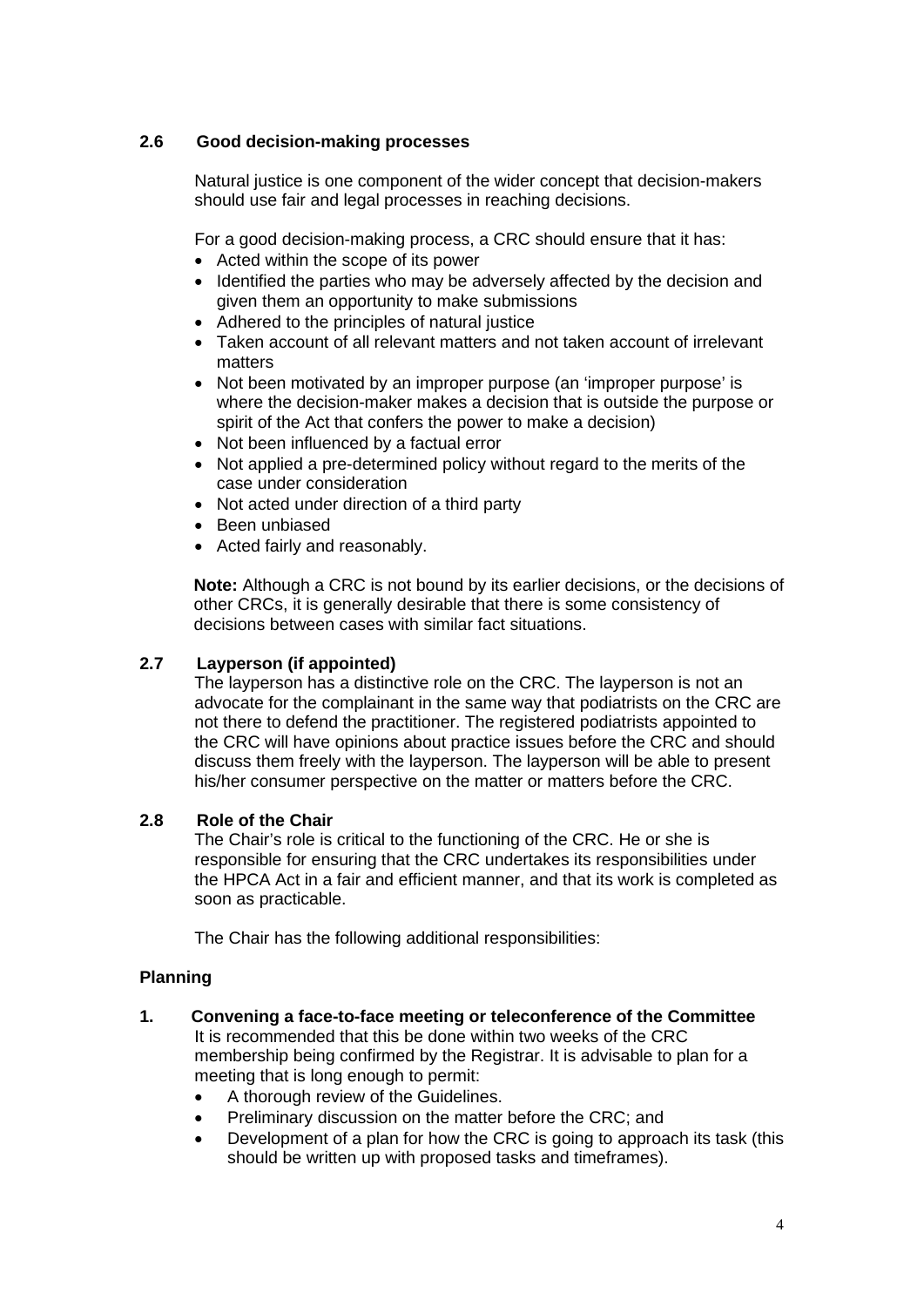**2. Send a copy of the plan to the Registrar** and then liaise with her/him by phone. If a Legal Adviser is necessary, the Registrar will engage a lawyer approved by the Board.

# *Carrying out the plan*

- **3.** All CRC correspondence will be on Podiatrists Board letterhead clearly headed "Competence Review Committee". All emails and any correspondence mailed should be marked "Private & Confidential".
- **4.** Maintain a diary log of all activities related to the CRC work e.g., minutes of CRC meetings, notes of telephone conversations, and copies of letters sent.
- **5**. Raise any queries about the process and procedures with the Registrar or the Legal Adviser**.**
- **6.** Monitor the CRC deliberations in terms of the principles of "natural justice", including the goal of keeping to fair and reasonable timeframes.
- **7**. Liaise with the Registrar at least monthly on progress of the investigation of the complaint. E-mails or phone calls are recommended.
- **8.** Inform the podiatrist about progress being made.
- **9**. Draft the CRC report and send the draft report to the other CRC members for comment and approval.
- **10**. If necessary, send the draft report to the Legal Adviser. If a Legal Adviser has been engaged at any time during the Competency Review, then the final report should not be signed off until the Legal Adviser has had the opportunity to comment on the draft report and provide any final advice to the CRC.
- **11.** Forward the report to the Registrar for the Podiatrists Board. Send all papers to the Registrar for reference back to the Board or for filing as appropriate. The papers should be assembled in chronological order.
- **12.** If considered necessary organise a final de-briefing meeting of the CRC to discuss any feedback that the Chair should provide to the Registrar to improve the Guidelines.
- **13.** Make sure all CRC members have submitted a claim or invoice.

If the CRC is not able to continue its work for reasons such as the workloads of the CRC members, family problems, or the ill health of a member, please contact the Board Registrar, as it is possible to discharge, alter, or reconstitute a CRC.

#### **3 Process for dealing with a Complaint or a Notice that practitioner practising below the standard of competence.**

## **3.1 Initial assessment**

Any complaint that has affected a health consumer will, in the first instance, be referred to the Health and Disability Commissioner. The Board may decide to refer other complaints to a CRC but does not have to do so. The Board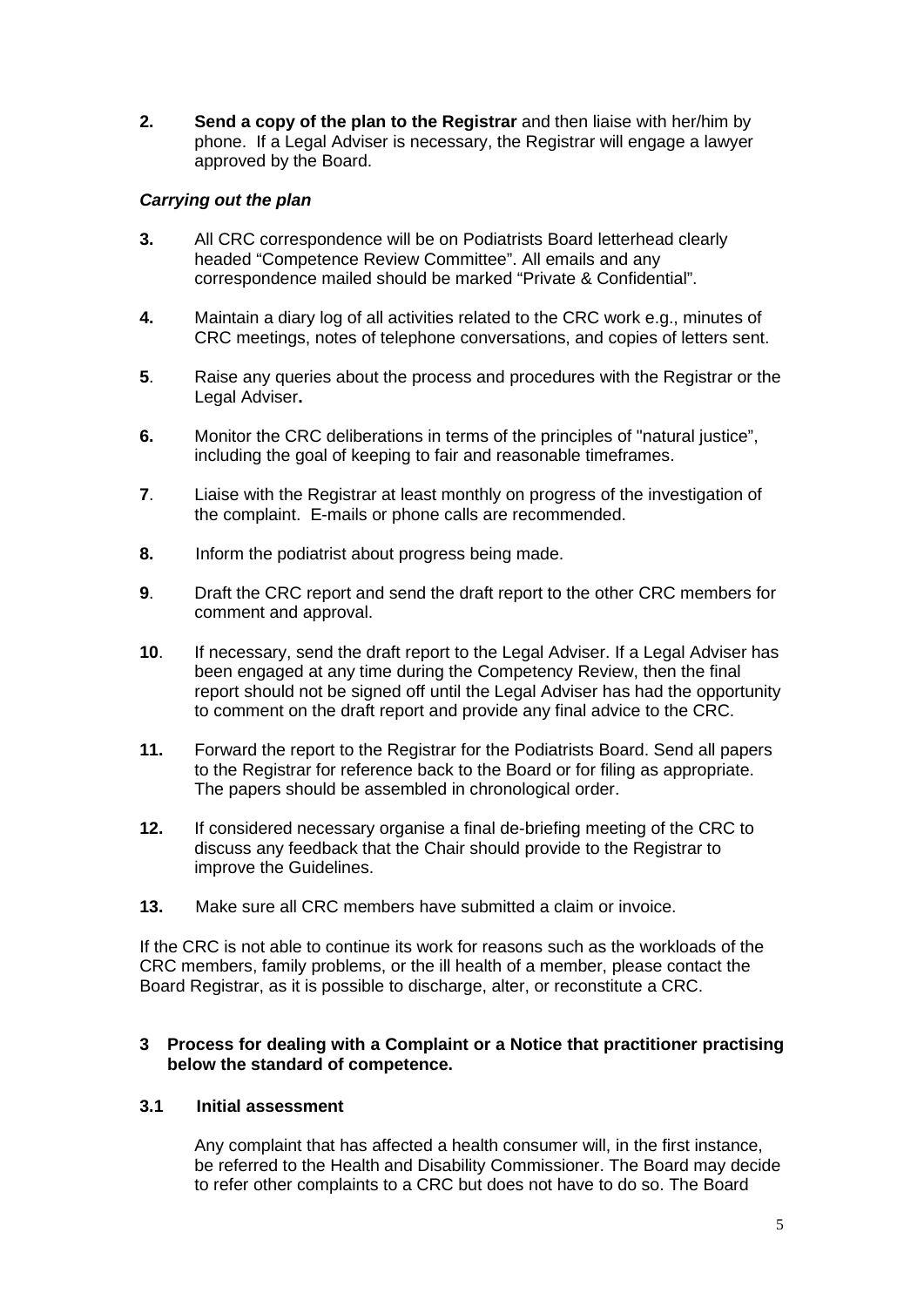may also, at any time, review the competence of a practitioner whether there is reason to believe that the practitioner's competence may be deficient. (See Section 36(4) of the Act).

## **3.2 Complaints referred to the Commissioner**

If the conduct has affected a health consumer the complaint is forwarded to the Health and Disability Commissioner (HDC) and the Board cannot take any action on it until:

- 1. The Commissioner notifies the Board that:
	- the matter will not be investigated, or investigated further, under the Health and Disability Commissioner Act 1994
	- the complaint or matter has been resolved
	- the matter is not being referred to the Director of Proceedings.
- 2. The Director of Proceedings notifies the Board that disciplinary proceedings will not be instituted.

The HDC will only refer a complaint back to the Board un-investigated if the complaint either:

fails to breach the Code of Consumers Rights, or does not come within its jurisdiction.

In some cases, the result of the HDC investigation will be a recommendation that the practitioner undergo a competence review. These cases enter this process at Paragraph 3.3.4 of the below-noted process.

It is also important to note that notifications that involve Risk of Harm or Risk of Serious Harm are referred directly to the Board at Paragraph 3.3.3 below.

## **3.3 All other complaints or Notices that practitioner practising below the standard of competence**

The process noted below applies to all notifications received from a Health Practitioner (not necessarily being a podiatrist i.e., nurse, physiotherapist etc). Section 36 (1) stipulates that the CRC can only review the competence of a podiatrist who is registered *and* holds a current practising certificate. The Registrar will check this information before proceeding further.

# **3.3.1. Notification received**

It is expected that most complaints will be by phone or email. If it is appropriate the Registrar will request the complainant to complete the standard form which collects the standard information needed by the CRC to commence its competence review.

## **3.3.2 Refer Notification to podiatrist for initial response**

The Notification is referred to the podiatrist for their initial response to the allegation. The Board will consider the Notification and the initial response to assess whether, in its view, the matter is:

- A competence issue
- A discipline issue
- Whether further action should be taken or not (Section 36(1) refers).
- Whether risk of harm or risk of serious harm to public is identified.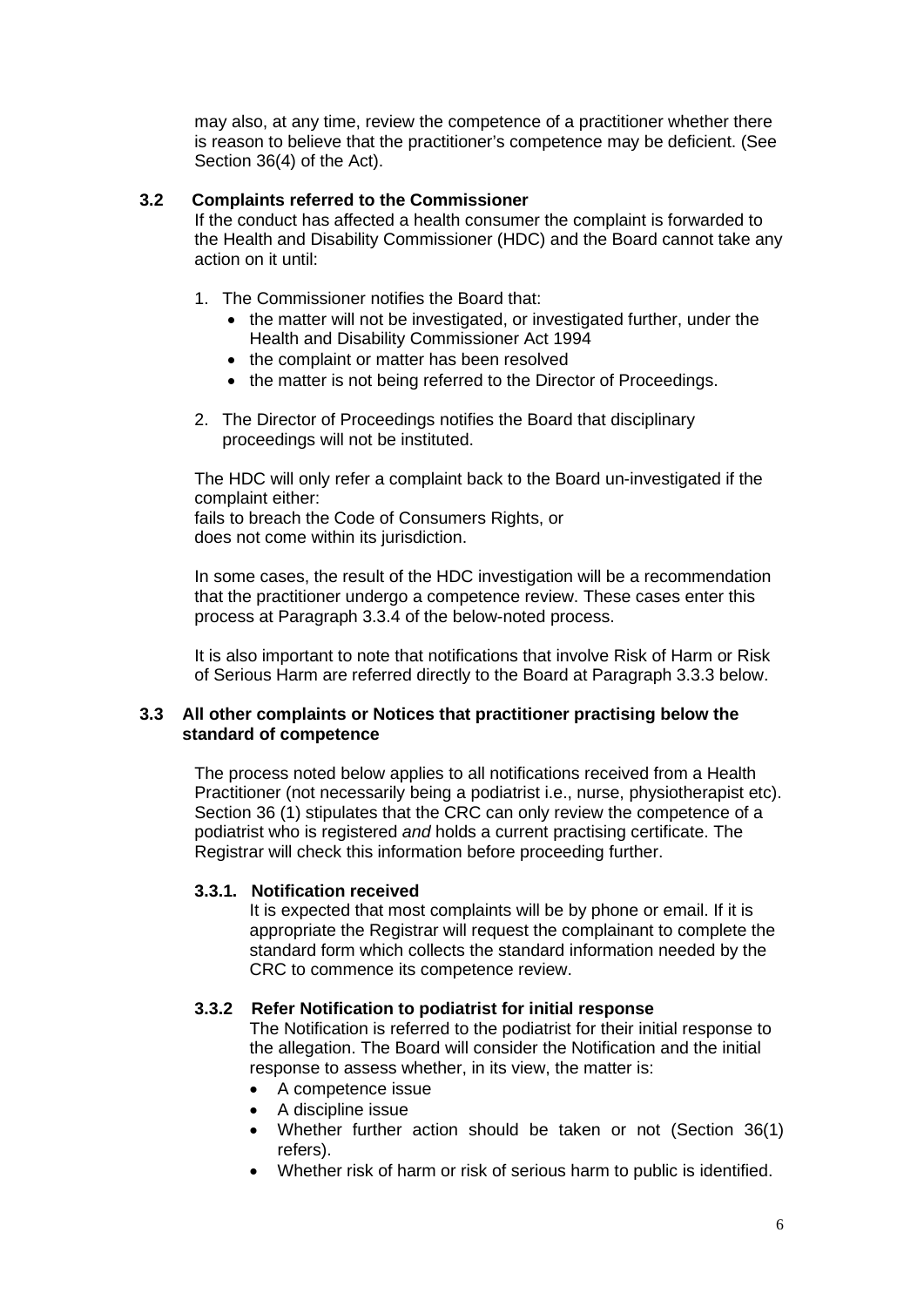The podiatrist is given 7 days to provide an initial response (if desired).

#### **3.3.3 Notification and initial response (if any) referred to the Board**

The Board is to consider whether the matter is:

- A competence issue
- A discipline issue
- Vexatious or frivolous (Section 36(3) refers. No action need be taken if the Board believes that the Notification is vexatious or frivolous)
- Whether further action should be taken or not
- Whether risk of harm or risk of serious harm to public is identified.

The Board should give full and detailed reasons for the decision that they make here, ensuring that they follow a good decision-making process, and adhere to the rules of natural justice.

#### **3.3.3(a) Suspension of podiatrist's practising certificate if the public is at risk**

If at any time during the initial assessment the Board has reason to believe that the podiatrist's practice poses a *risk of serious harm* to the public, the Board may order that the podiatrists practising certificate be suspended or that the podiatrist's scope of practise be altered. The Board should seek legal advice during consideration of the need for suspension.

If at any time while conducting a competence review the CRC has reason to believe that the podiatrist's practice poses a *risk of serious harm* to the public, the CRC must notify the Board with its reasons for that belief and may recommend that the Board take appropriate action.

# **3.3.4 Convening a CRC**

When the Board decides that this is a competence issue, then the Board convenes a Competence Review Committee (CRC) and decides the Terms of Reference for the CRC i.e., the particular area they are to look in to.

In deciding the composition of the CRC, the Board will have regard to the seriousness of the Notification. It is anticipated that CRCs shall have more than 1 member, however some Notifications may fall at the less-serious end of the scale and have only 1 member.

## **3.3.5 Deciding Terms of Reference**

Section 36(5) of the Act provides the aim of the competence review, which is to establish whether the podiatrist: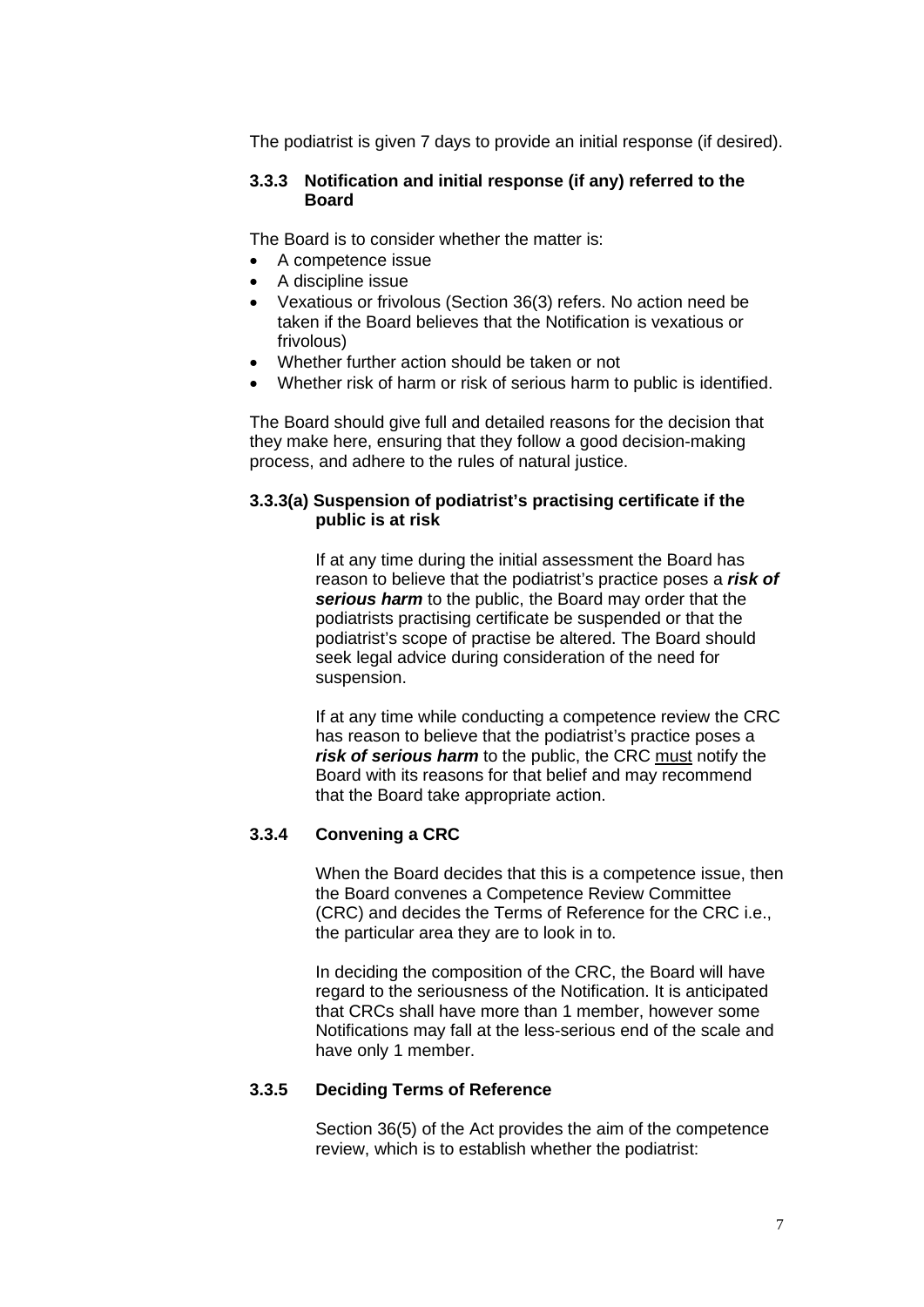- meets the required standard of competence for a registered Podiatrist, or
- Does not meet the required standard of competence for a registered Podiatrist, in the areas noted in the Terms of Reference. (Copy attached).

Therefore, the terms of reference will relate specifically to an area on the competency framework and may require judgement against the standard of 'industry best practice'.

If the CRC or the Board becomes aware of a further matter that should form part of the CRC's consideration, the Board must ensure that the podiatrist is given written notice of the particulars of that matter. Notice must be given as soon as reasonably practicable after the further matter is referred to the CRC.

#### **3.3.6 Information to be given to podiatrist**

Section 37(1) of the HPCA Act requires the Board, in every case, to give the podiatrist under review:

- a notice containing sufficient particulars to inform the podiatrist clearly of the reasons (if any) on which the authority has decided to carry out the review, **and**
- copies of information relevant to the podiatrist's competence that is in the possession of the Board.

The podiatrist is also advised of the intended membership of the CRC.

The podiatrist may request changes in the membership of the CRC within 7 days of being informed of the membership, stating the reason for the request. The Board must consider the request but does not have to comply with it.

At the same time the Board can request details of the podiatrist's employer(s) if any and any person who works in partnership or association with the podiatrist. (Section 35 (1) & (2) refers). The Board requests a response to these 2 questions within 7 days and says that the CRC will contact them when it is finally confirmed.

#### **3.3.7 Information to be given to CRC**

If no issues as to conflict are advised within 7 days, confirm that the CRC is approved, and provide:

- Notification, and
- Initial response from podiatrist, and
- Terms of Reference, and
- Confidentiality Declaration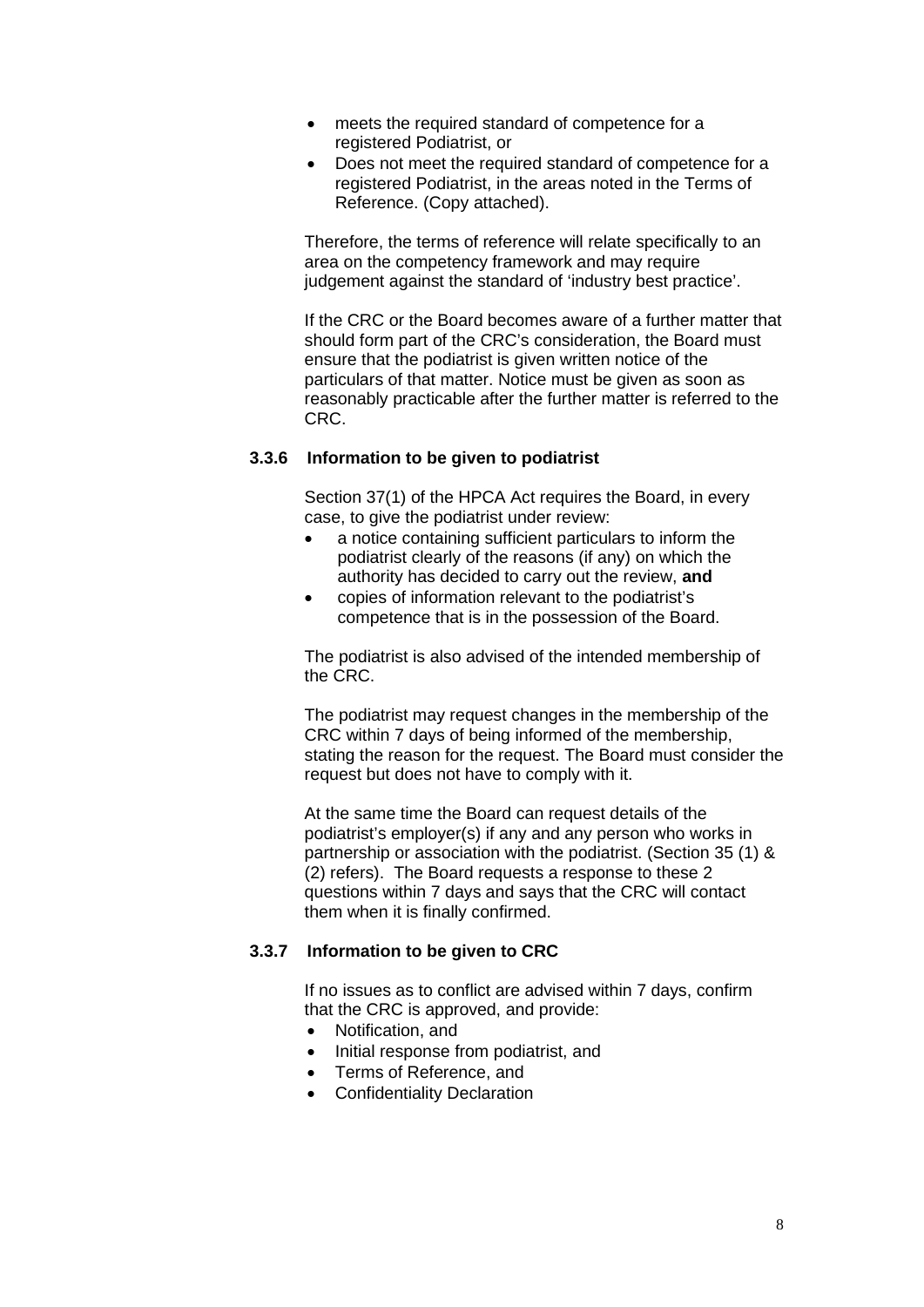#### **3.3.8 CRC members meet**

This preliminary meeting will generally be held by telephone/zoom/conference and is to decide what particular areas need to be enquired into, and whether any other person needs to be interviewed.

## **3.3.9 CRC arranges a meeting with the podiatrist** *Notice*

Within 21 working days after the composition of the CRC is confirmed, CRC will contact the podiatrist to arrange a meeting with the podiatrist. The meeting must be at least 3 weeks away and must be confirmed in writing to the podiatrist. It is usual for this meeting to take place in the podiatrist's clinic, but this might not always be the case. If this is not the case, then the CRC should liaise with the Registrar to find another venue for the meeting.

## **Further information**

The information gathered during the review includes but is not limited to:

- Statements from the complainant
- Statements from the witnesses who observed the conduct or who were involved in subsequent local investigations of the conduct
- Clinical files
- Relevant parts of a disciplinary file

Prior to any meeting is held, any further information gathered to date should be sent to the podiatrist. The podiatrist is invited to provide a written response in advance of the meeting and is given adequate time to reply. The CRC should not take into account any information on which the podiatrist is not given an opportunity to respond, either orally or in writing.

#### **Requirement to make records available**

Section 42 of the Act requires that the podiatrist who is under review to make available all or any of the clinical records to the CRC for inspection. Section 44 controls the confidentiality of the information and the use to which any material from clinical records can be put. Except in 3 stipulated situations the material may only be used for the purposes of reporting to the Board. The Act provides serious penalties for anyone breaching confidentiality.

## **Failure of podiatrist to respond**

If the CRC is unable to conduct or complete the review because the podiatrist has failed to respond adequately, or provide submissions, then the CRC should make its report to Board accordingly. Under Section 38(2) of the Act this is a reason to believe that the health practitioner fails to meet the required standard of competence.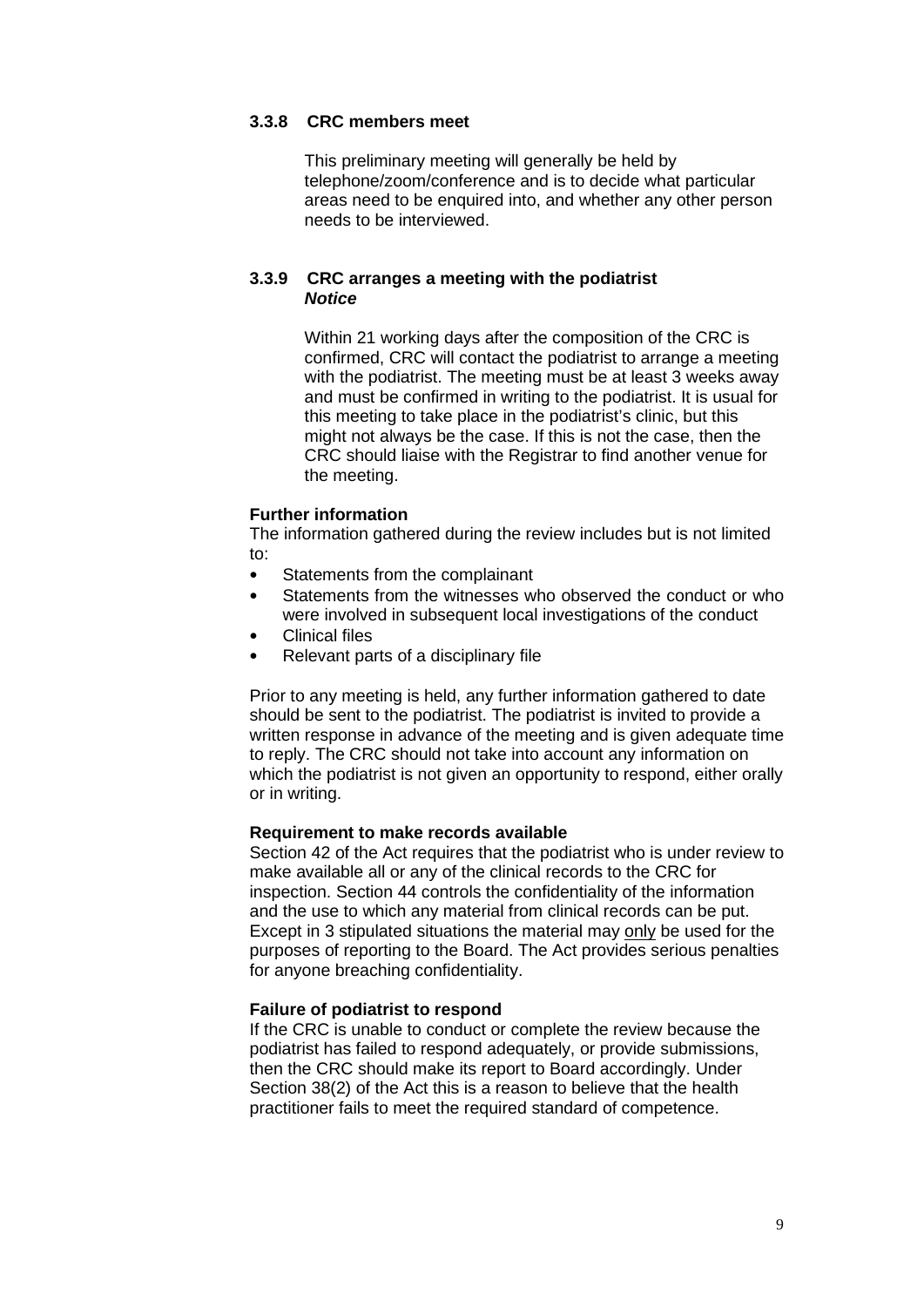## **The right to be heard**

Section 37(2) of the Act states that the podiatrist under review must be given a reasonable opportunity to make written submissions *and* to "be heard". This means the podiatrist has the right to attend a meeting and speak face-to-face to the CRC if he/she wishes to. The matter may not be dealt with based on the documentation unless the practitioner agrees to that happening.

The CRC must give the podiatrist written notice of:

- The latest date by which the CRC will receive written submissions; and
- The date on which the Committee will hear persons who are entitled to be heard and wish to be heard.

## **Support Person**

The podiatrist is entitled to have a support-person of their choice present at any review meeting (section 37(2) refers). The supportperson does not have an automatic right to be heard. As a competence review is not supposed to be an adversarial procedure, it is unlikely that a support person would be prevented from talking.

The podiatrist and the support person should be asked to sign the Declaration of Confidentiality.

#### **3.3.10 Report**

At the conclusion of the meeting the CRC discusses and decides whether the required standard of competence has been met. The CRC then completes a Report to the Board. All members of the CRC sign it, and it is sent to the Board for further action. It is expected that the Report to Board will be received within 4 weeks of the meeting (if any). Redacted examples of CRC Reports will be provided by the Registrar.

#### **4 Result**

## **4.1 Report received and referred to the Board**

If the CRC decides that the required standard of competence was met in relation to the Notification, then no further action will be taken. The Board will give the podiatrist and the complainant (if any) written notice of the determination and the CRC's reasons for the determination.

If the required standard of competence is not met, then the Board will determine what remedial action is to be taken. Monitoring of performance to ensure the podiatrist is complying with the remedial action ordered will be carried out by the Registrar.

## **5 Statutory obligations**

Section 38 (3) refers. The Registrar is to ensure that a copy of any order made is provided to:

- the podiatrist, and
- the employer of the practitioner, and
- any person who works in partnership or association with the podiatrist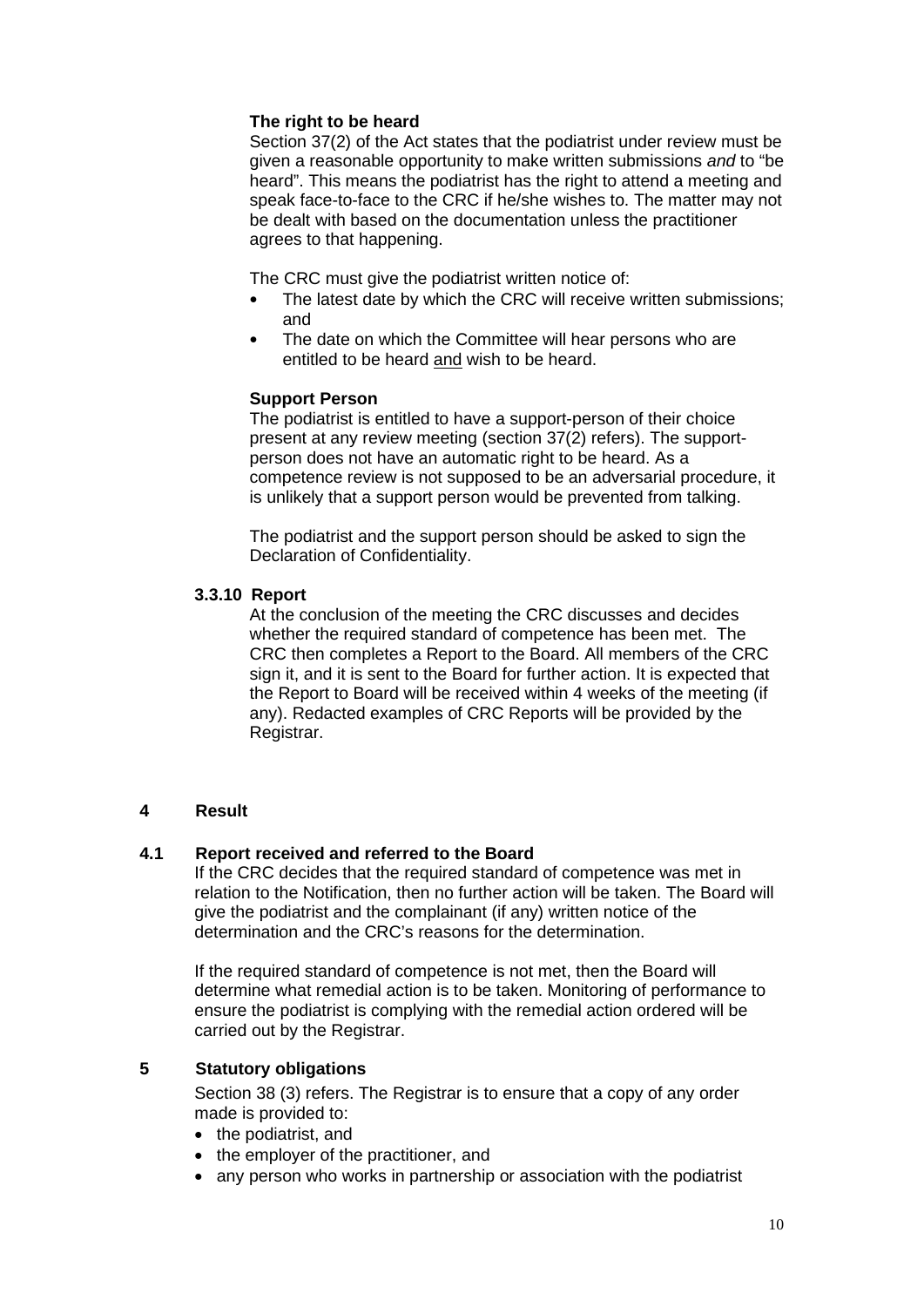within 5 days of the order being made.

## **6 Administration matters**

#### **6.1 Secretariat assistance**

The Registrar will assist the CRC to complete its work. The CRC should make it's needs known to the Registrar. The Registrar may have to discuss the CRC's needs with the Board's Chair.

#### **6.2 CRC budget, fees, and expenses**

There is no pre-set budget for the work of the CRC, however, it is expected that the CRC will endeavour to be economical in its handling of the matter before it. The CRC has responsibility for the expenditure on investigating a complaint. The Board will pay the invoices, and fee and expense claims of the CRC members.

#### **Fees**

The CRC members are entitled to claim from the Authority the following fees.

| Meetings:<br><b>CRC Members:</b> | \$600 per day or \$75 per hour excl. GST |
|----------------------------------|------------------------------------------|
| $\bigcap_{i=1}^{n}$              |                                          |

Other duties: *CRC Members* \$600 per day or \$75 per hour excl. GST

Withholding Tax will be deducted before payment, unless an IRD exemption certificate is provided.

#### **Expenses**

Receipts for expenses related to any CRC work (e.g., food, word processing, calls, postage, courier, photocopying) should be attached to claim forms.

#### **Completing the claim form**

A completed IR 330 for the current tax year should be submitted with any claim for fees. Claim forms and IR 330 forms will be provided by the Registrar.

Please include the name of the CRC case at the top of the claim form.

The completed claim form should be emailed to the registrar@podiatrists board.org.nz.

#### **Submitting a GST Invoice**

Fees and expenses may be also claimed by submitting a GST invoice if preferred.

Receipts for expenses related to any CRC work (e.g., word processing, calls, postage, courier, photocopying) should be attached to the invoice.

#### **Payment**

Claim forms or invoices received by the  $8<sup>th</sup>$  of a month will be paid by the  $20<sup>th</sup>$  of the following month. If direct credit payment is preferred, please attach a bank deposit slip.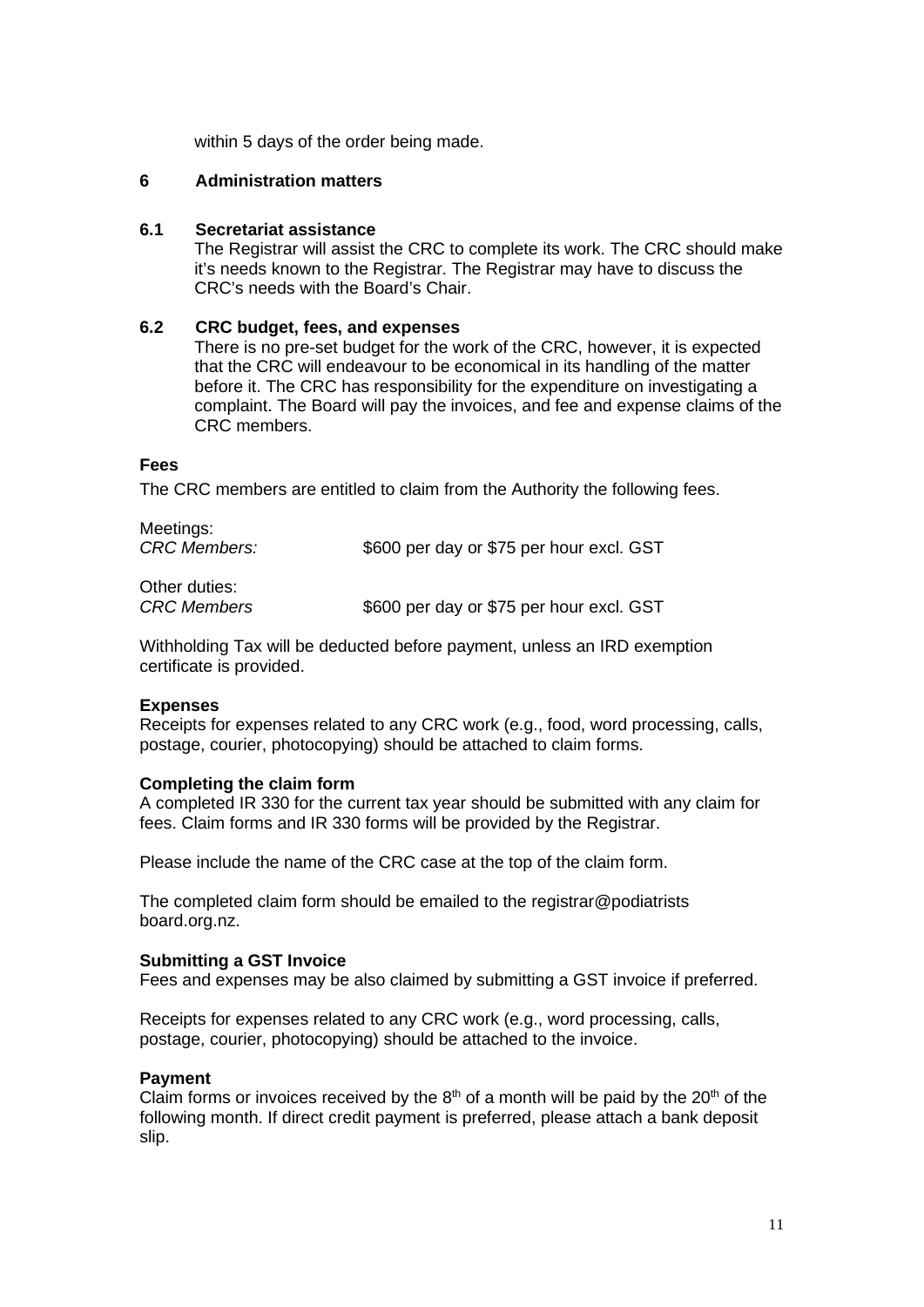# **End of the Financial Year**

CRC's which have finished their work at the end of the first quarter of the year need to be aware that the Board's financial year ends 31 March and so claims and or invoices should be lodged by 28 March.

## **6.3 Feedback to the Board**

The Board welcomes feedback on Competence Review processes, including the:

- Legal Adviser (quality of advice including clarity, usefulness, and timeliness) (if any)
- Registrar support
- Suggestions for improving the Guidelines.

# **6.4 Registrar contact details**

Registrar, Podiatrists Board PO Box 9644 Marion Square **Wellington** Tel 04 474 0706 E mail: registrar@podiatristsboard.org.nz

The following is a list of some, but not all, areas that have been identified as having potential to be the subject of a notification. As a general guideline only, and to aid consistency the Board has made a preliminary assessment of which areas it considers to be "educative" (leading to a competency review) and which areas it considers to be "conduct/disciplinary" (leading to referral to the Profession Conduct Committee).

| <b>Educative</b>                                                                                                                                                                              | <b>Conduct/Disciplinary</b>                                             |
|-----------------------------------------------------------------------------------------------------------------------------------------------------------------------------------------------|-------------------------------------------------------------------------|
| Unusual or inadequate financial<br>management, including breach of IRD<br>requirements, ACC requirements,<br>financial reporting requirements and/or<br>inadequate money handling procedures. | Failure to keep adequate records                                        |
| Lack of HR policies/knowledge (potential<br>of causing breach of Employment Law)                                                                                                              | Failure to keep records secure<br>(hardcopy, and/or electronic records) |
| Suspicious or unlawful advertising or<br>marketing campaigns                                                                                                                                  | Breach of client confidentiality                                        |
| Inadequate client management/control                                                                                                                                                          | Inadequate security of premises                                         |
|                                                                                                                                                                                               |                                                                         |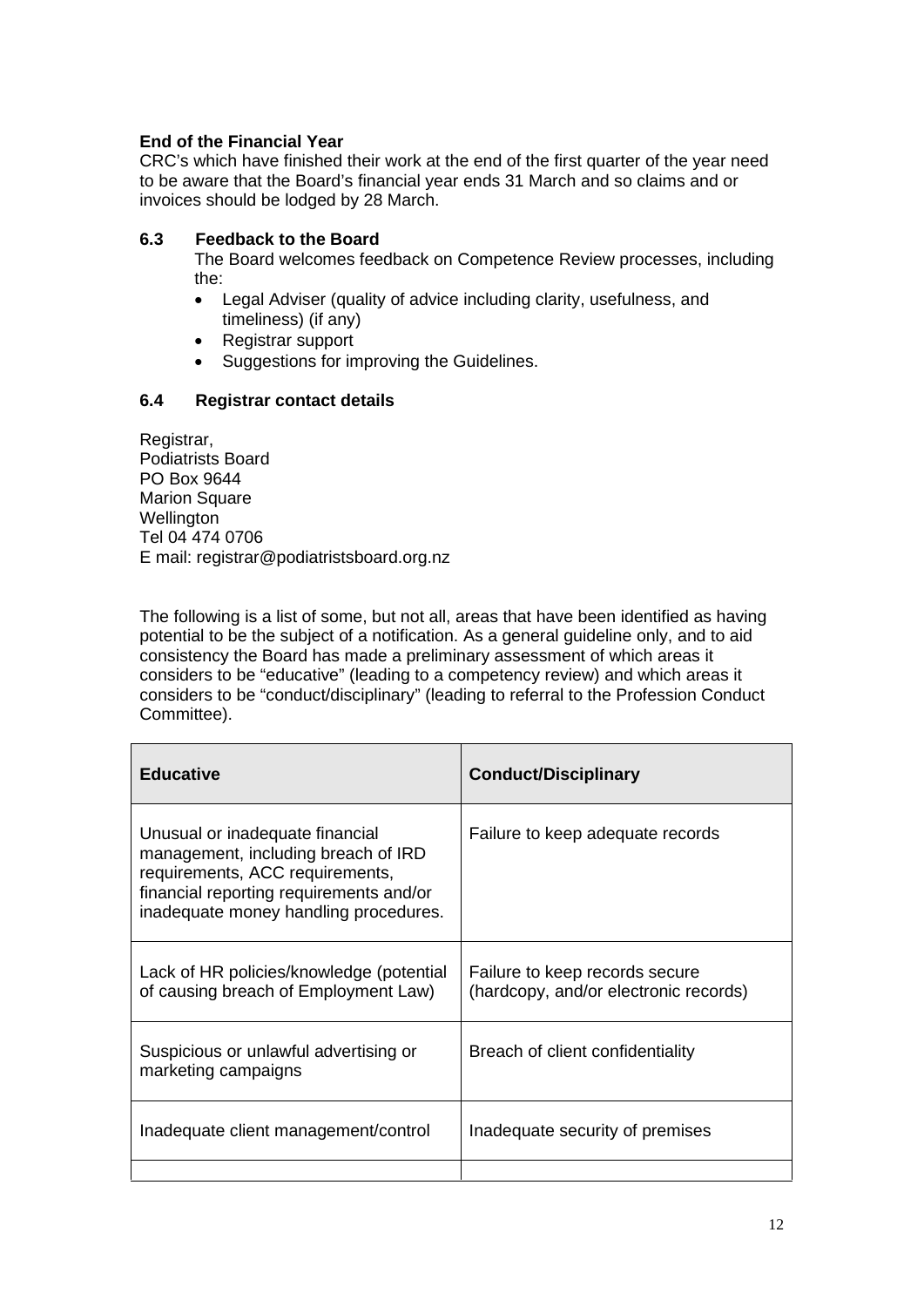| Failure to meet bylaw requirements,<br>and/or failure to have building Warrant of<br>Fitness (Breach of Buildings Act) | Failure to provide safe (physically,<br>mentally) environment for other<br>podiatrists, and members of the public |
|------------------------------------------------------------------------------------------------------------------------|-------------------------------------------------------------------------------------------------------------------|
| Inadequate signage in and around clinic                                                                                | Failure to respect cultural competency<br>standards                                                               |
|                                                                                                                        | Failure to respect Māori Protocols and<br>Values                                                                  |
|                                                                                                                        | Inappropriate application of cultural<br>competency standards                                                     |
| Inadequate lighting in and around clinic                                                                               | Misdiagnosis                                                                                                      |
| Failure to keep Accident/Hazard register                                                                               | Inadequate infection control procedures                                                                           |
| Failure to display evacuation procedures                                                                               | Unsatisfactory patient discharge/exit from<br>treatment                                                           |
| Inadequate waste disposal procedures                                                                                   | Inappropriate treatment for condition                                                                             |
| Inadequate disease control procedures                                                                                  | Excessive number of treatments required<br>for condition                                                          |
| Unhygienic conditions                                                                                                  | Lack of appropriate emergency response                                                                            |
| <b>Unclean conditions</b>                                                                                              | Lack of informed consent                                                                                          |
| Inadequate supervision of student interns<br>(if any)                                                                  | Breach of Code of Consumer rights                                                                                 |
| Indiscriminate prescribing of medicines<br>or therapeutic goods                                                        |                                                                                                                   |
| Allegation that treatment inflicts pain                                                                                |                                                                                                                   |
| Allegation that treatment caused further<br>damage                                                                     |                                                                                                                   |

Unusual operation of clinic could fall into either category dependent upon the circumstances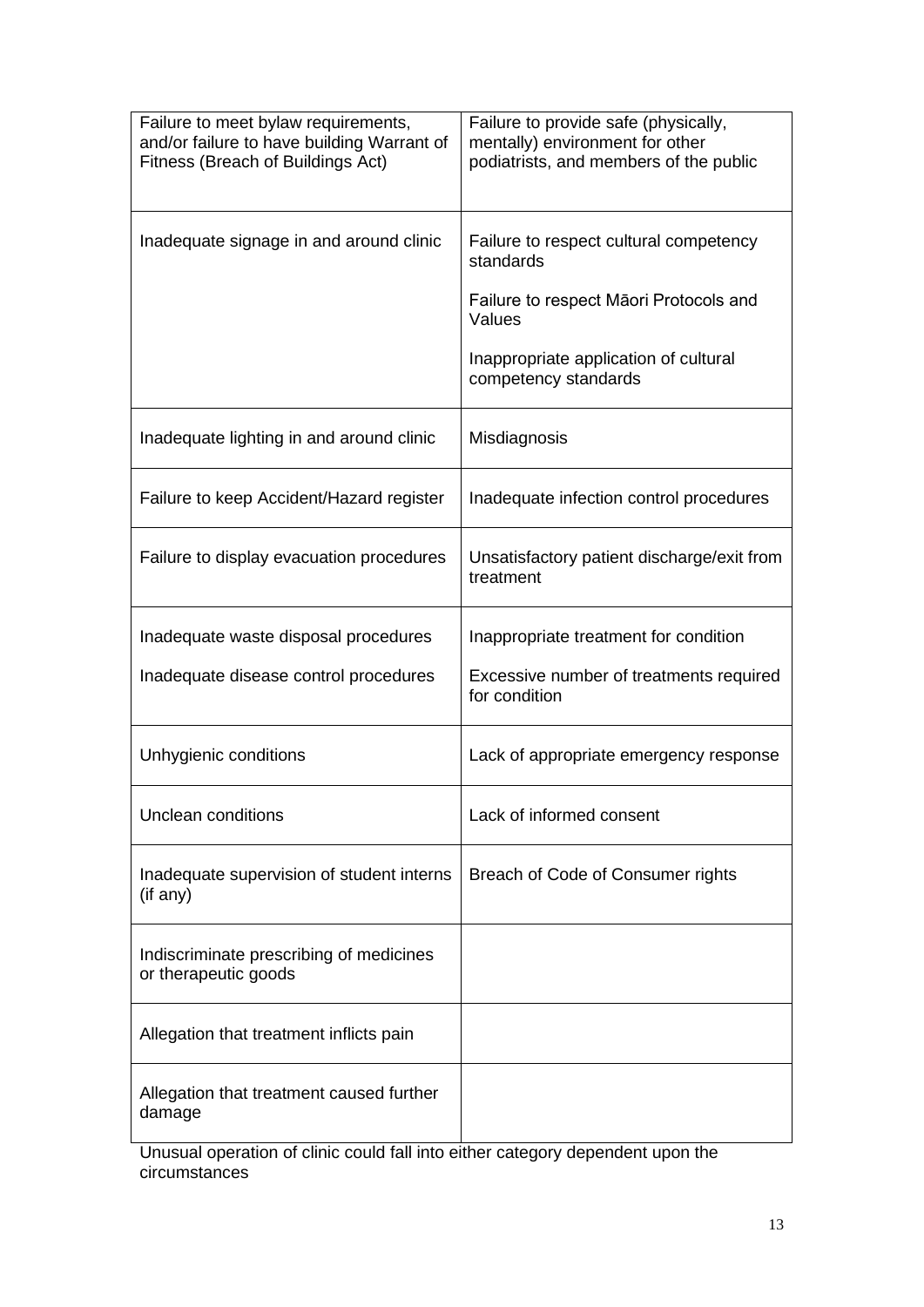# **Competence Review Committee Report Cover Sheet**

To: The Registrar Contract Contract Contract Date: Podiatrists Board P.O. Box 10-202 Wellington 6143

# **Background**

**.** 

This is a Competence Review Committee (CRC) report on its review of the practice of:

\_\_\_\_\_\_\_\_\_\_\_\_\_\_\_\_\_\_\_\_\_\_\_\_\_\_\_\_\_\_\_\_\_\_\_\_\_\_\_\_\_\_\_\_\_\_\_\_\_\_\_\_\_\_\_\_\_\_\_\_\_\_\_\_\_\_\_\_

(Name of Podiatrist)

The CRC was appointed under section 36(4) of the Health Practitioners Competence Assurance Act 2003 to conduct a competence review of the above-named podiatrist and establish whether the podiatrist either:

**A**. meets the required standard of competence for a registered podiatrist, or **B**. does not meet the required standard of competence for a registered podiatrist

The CRC members are: -

The CRC completed its review on (date): -

The attached CRC Report is dated: -

The Committee has completed its investigation in an impartial and confidential manner.

# **Process undertaken in the review.**

The Committee should comment of how the review was undertaken in the final CRC Report.

The Committee believes that it has given both the practitioner and complainant (if any) reasonable opportunity to make written submissions and be heard on the incident under review (if any), either personally or by a representative.